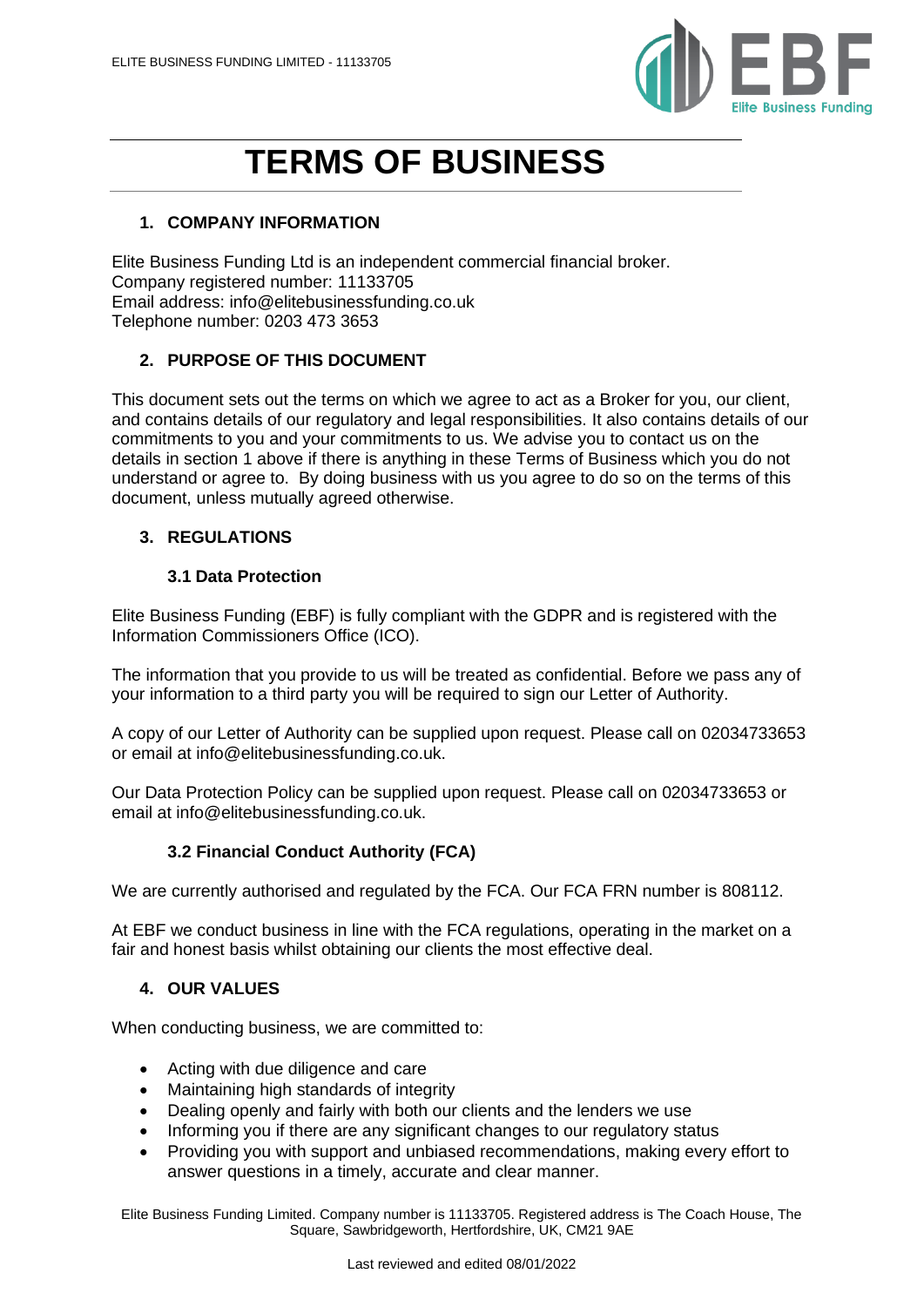

# **5. HOW WE CONDUCT OUR BUSINESS**

We operate in the market as a Financial Broker, obtaining our clients funding from various lenders in the market. EBF is not a financial lender and we do not lend our own money.

We do not have any exclusivity agreements with particular lenders, and we have access to the wider market, which allows us to source the most appropriate funding to suit our client's needs.

We will always act in our client's best interest to secure funding. EBF's representatives will communicate directly with you and will submit applications to lenders on your behalf. Once a suitable loan has been sourced, we will provide you with all of the relevant information (such as interest rates, charges, repayments), discuss with you the terms and conditions, the associated risks and ensure that you understand your commitments before proceeding to contract. At EBF we have a duty of care to advise you on products which are deemed to be affordable to you.

We will keep you informed through every step of the process and provide you with an explanation for credit decisions.

We shall only request information from you that is essential for us to source and obtain the funding you require.

#### **6. SERVICES PROVIDED**

6.1 Free consultations will be provided to our clients, either by telephone conversation or a face- to-face meeting, whichever is more appropriate and as mutually agreed.

6.2 You will be required to complete an application form or SALIE form which captures the key information we require to progress with sourcing your loan. You may also be required to provide supporting documentation such as Bank Statements, Financial Accounts, I.D., VAT returns, Contracts/agreements, credit reports, existing loan details but not limited to.

A copy of our application form can be requested by calling us on 0203 473 3653 or emailing us on info@elitebusinessfunding.co.uk.

Once we have sourced the most appropriate funding options for you, we will advise you of this and we will provide you with the offers and an Agreement in Principle from the lenders. We typically like to obtain 2-3 different offers for you to decide from. We advise and explain which option we believe best suits your financial needs, but you are not obliged to take that option. We will go through the loan amount, interest/cost, fees, total expense, early repayment savings etc. ensuring to outline to key benefits and drawbacks of each offer.

Once you have decided on an offer, we will then proceed to gather the legal contracts and any other stipulations and would focus on getting the loan completed for you for as early as you need it and is possible.

You are under no obligation to accept the offer or proceed any further. If we have secured you an offer that meets your requirements and you decide not to continue then you may still be liable to pay EBF a broker fee to cover our time worked to secure the offers.

#### **7. CREDIT CHECKS**

Elite Business Funding Limited. Company number is 11133705. Registered address is The Coach House, The Square, Sawbridgeworth, Hertfordshire, UK, CM21 9AE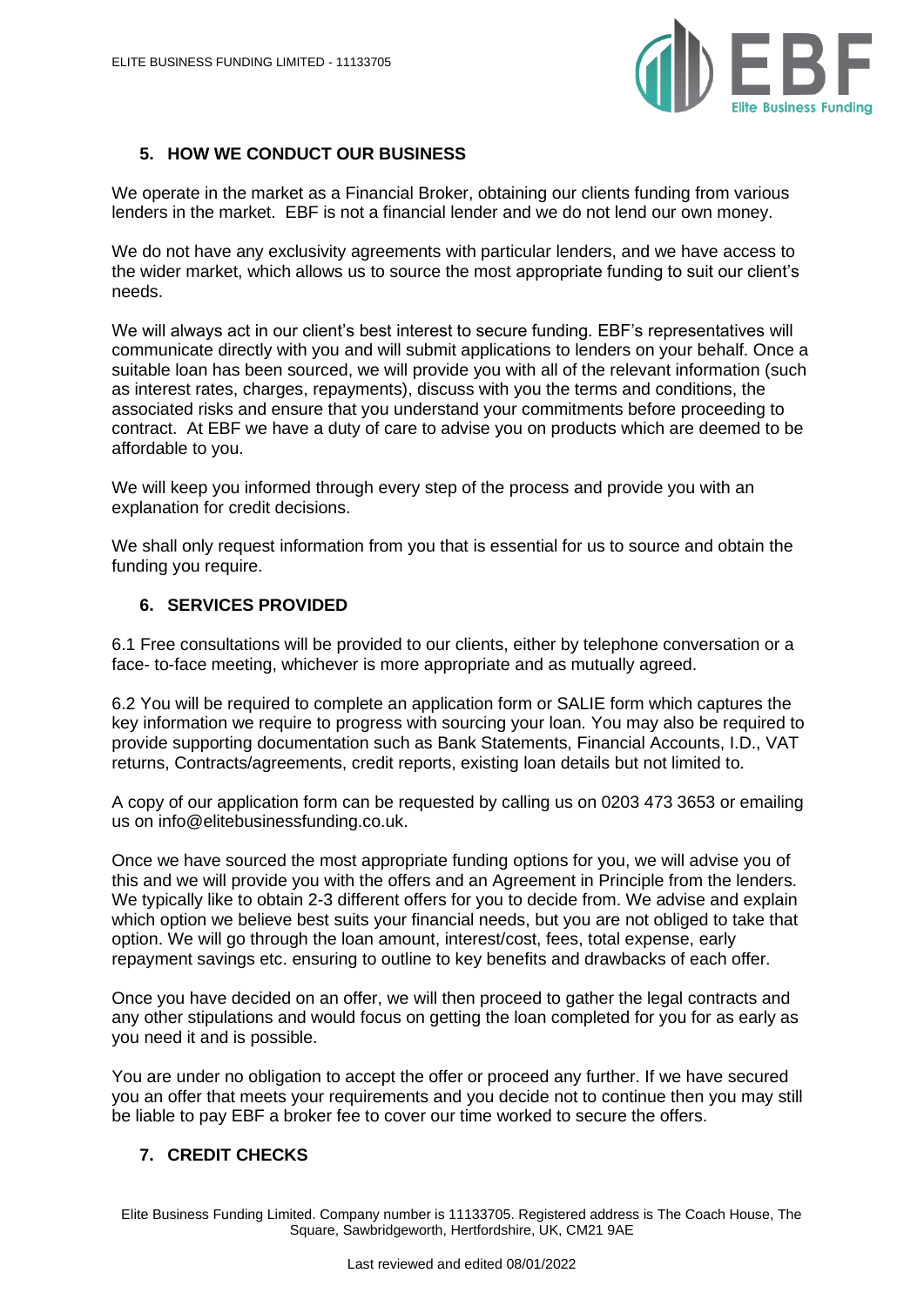

7.1 Whilst we are in the process of sourcing you finance, either EBF or the lenders in most instances will be required to complete a credit check against your Business and / or its owners. In some instances, we may request a copy from you direct to minimise 3<sup>rd</sup> party credit checks and to assist with our review and sourcing of finance. They vary from soft search to hard search depending on the lender and product. We aim to keep searches to a minimum by limiting applications submitted at once, unless the lender offers no or a soft initial search.

### **8. COMMISSIONS AND CHARGES**

8.1 We make our money by commissions paid by the lenders with whom we have a professional broker agreement and do business with. These commissions will vary depending on each lender but will have no impact on our advice given. For certain lenders we do have influence over the interest rate, and this can impact the amount you pay under this agreement. In some instances, the lender we approach won't pay or pays a very low commission, compared to workload entailed. In these cases, we will be required to charge a broker fee payable on completion which will be charged relative to the work and time spent on the case. For some enquiries that need a lot of work upfront to get to an offer we may charge an upfront application/commitment fee.

## **9. CLIENT COMMITMENTS**

9.1 As the client you shall provide honest information to EBF. This includes all supporting documentation such as financial statements, existing loan agreements, VAT returns, bank statements, but not limited to. You shall not withhold any information and you shall notify us immediately if your situation changes whilst we are sourcing the loan or whilst a client of ours.

## **10. COMPLAINTS**

- 10.1 At EBF we take complaints seriously as we strive to provide a high class and consistent professional service to our clients. If you have a complaint, then you should document the full details and email a copy to [info@elitebusinessfunding.co.uk](mailto:info@elitebusinessfunding.co.uk) or alternatively call us on 0203 473 3653.
- 10.2 For our full comprehensive complaints policy please see the link on our website at the bottom of the page noted 'Complaints Policy'.
- 10.3 We will handle any complaints fairly and we will provide support from a suitable senior member of the business. We will endeavour to resolve your concern within 2 working days by way of a Final Decision Letter but if we are unable to meet this deadline for whatever reason then we will inform you of the delay and have a response within 8 weeks at latest. If we haven't responded within 8 weeks or you are not happy with our response you can ask the Financial Ombudsman Service for an independent review. This must be completed within 6 months.

#### **Contact Details for the Financial Ombudsman Service**

Financial Ombudsman Service Exchange Tower London

Elite Business Funding Limited. Company number is 11133705. Registered address is The Coach House, The Square, Sawbridgeworth, Hertfordshire, UK, CM21 9AE